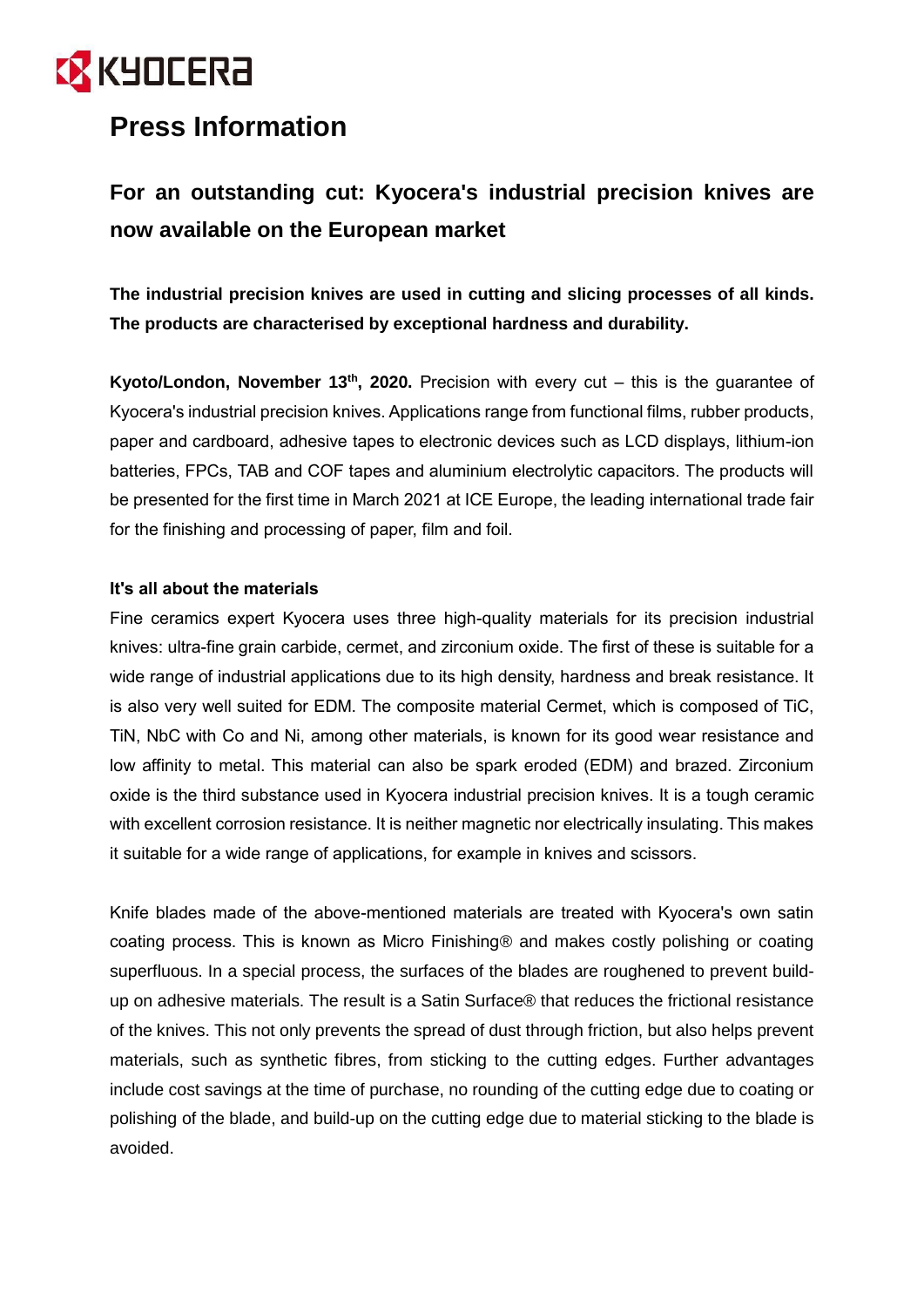# **EX KYOCERA**

All in all, the industrial precision knives extend service life many times over thanks to the innovative combination of materials. At the same time, the surfaces are cut much more precisely than with conventional metal blades and, unlike these, they offer an excellent cut surface. The fine grain size also ensures high intensity, very tough, and highly break-resistant material. Another advantage: the blades can be re-sharpened by Kyocera at any time.

### **Kyocera offers various industrial precision knives for a wide range of applications:**

#### **1. Industrial ultrasonic cutters**

The ultrasonic cutters are ideal for cutting soft, porous and unstable materials with fragile joints. Using ultrasound eliminates the risk of deformation of the products, so even delicate materials can be cut without hesitation. Thanks to the minimised surface friction, even the smallest surfaces can be machined cleanly and accurately. The blades are designed in such a way that they do not bond with the material, which is why there are no chipping or burring. They impress not only with high productivity and minimum cleaning time, but also with high processing speed, energy-saving efficiency and low environmental impact.

#### **2. Gabel and Gang knives**

These knives are not only extremely precise, but also durable. The longitudinal slitting knives are manufactured using proven and optimised production technology. The substrate selection consists of a combination of the aforementioned materials ultra-fine grain carbide, cermet and zirconium dioxide, thus combining the advantages of the individual substances in one blade.

#### **3. Ring knives**

Sharp-edged and highly precise – this is what makes Kyocera's ring knives so special. The sharpened edges and surface treatment are ideal for cutting everything from individual films to dressing materials.

#### **4. Creasing and cutting blades**

The blades are made of very hard, finest grain tungsten carbide. Thanks to the precise edge sharpening technology, not only do the blades have a longer service life, but they are also ideal for cutting cardboard boxes.

#### **5. Straight-edge knives**

In addition to the optimised quality, the knives also impress with their superior surface treatment. Both factors contribute to reducing emissions during the cutting process. In addition, productivity is significantly improved thanks to interrupted cuts in fibre production due to the good wear resistance and sharpness.